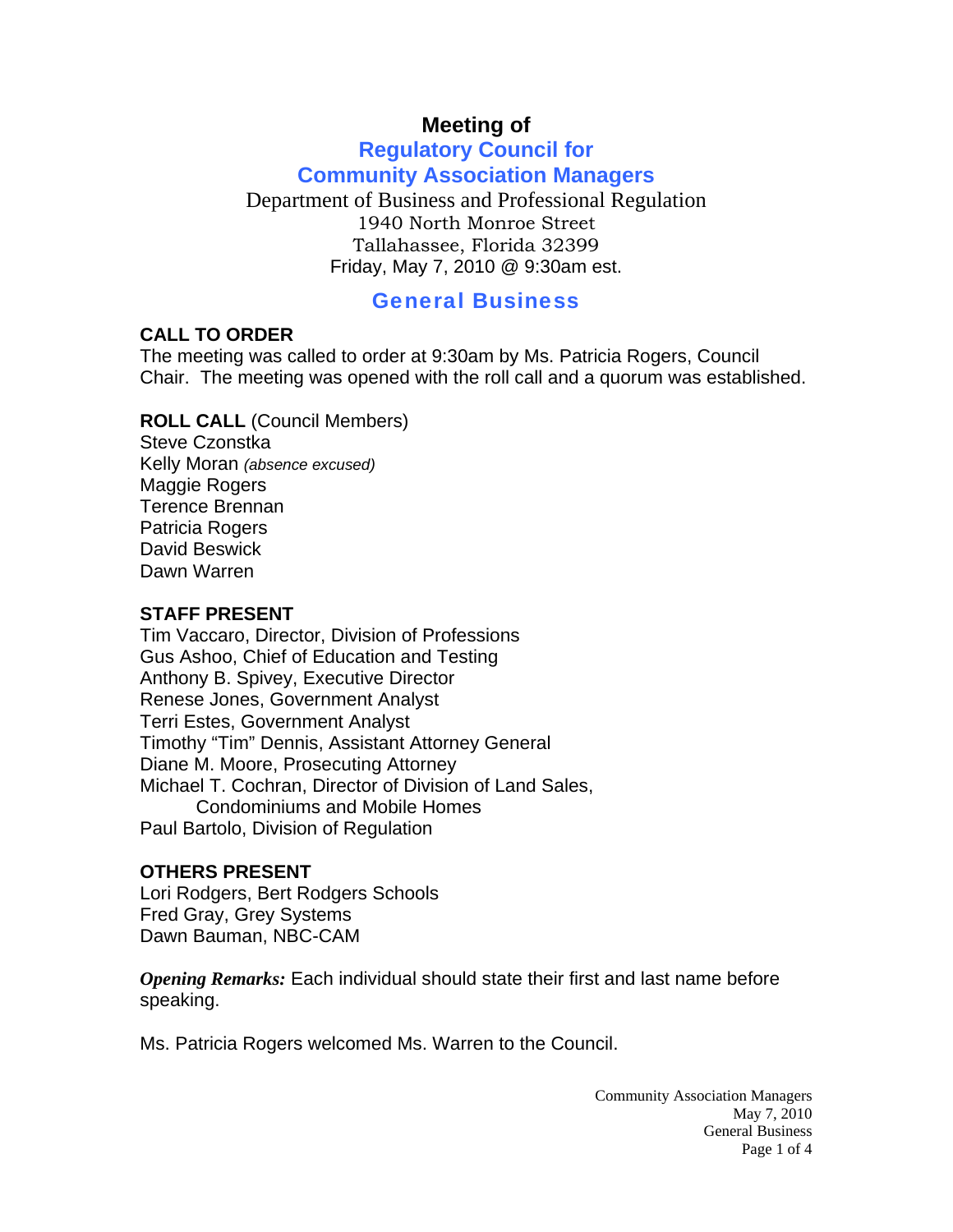### **REVIEW AND APPROVAL OF THE MINUTES FROM THE FEBRUARY 5, 2010 MEETING**

**MOTION:** Mr. Czonstka moved to approve the minutes.

**SECOND:** Mr. Beswick seconded the motion and it passed unanimously.

#### **REVIEW AND APPROVAL OF THE MINUTES FROM THE MARCH 29, 2010 MEETING**

**MOTION:** Mr. Czonstka moved to approve the minutes.

**SECOND:** Ms. Maggie Rogers seconded the motion and it passed unanimously.

### **CHAIR REPORT**

Ms. Patricia Rogers thanked the Council for allowing her to serve as chair. She also indicated that the department had a great staff and she is looking forward to working with them. She indicated that she received a large volume of e-mail with incorrect information regarding the council name. She informed the department of the unlicensed activity located in her area. She is experiencing a large volume of calls from CAM licensees requesting additional information regarding the legal update requirements.

### **COUNCIL COUNSEL REPORT**

Mr. Dennis provided a written and verbal rule report for the council members and he stated that rule 61E14-2.001, Florida Administrative Code (FAC) Standards of Professional Conduct went into effect on April 21, 2010. Mr. Dennis informed the council members that Joint Administrative Procedures Committee (JAPC) had concerns with the application form for rules 61E14-4.002, FAC Continuing Education Provider Approval, 61E14-4.003, FAC Continuing Education Course Approval and 61E14-4.005, FAC Prelicensure Education Provider Approval. He made minor changes and stated shortly after the meeting he would be noticing the rules.

### **PROSECUTING ATTORNEY'S REPORT**

Ms. Moore provided an updated statistical report on the prosecution and regulation of CAMs. The council members are requesting a more detailed report.

Mr. Spivey indicated that more detailed information is located on the website and in the newsletter.

### **EXECUTIVE DIRECTOR**

Mr. Spivey provided the committee with the December 31, 2009 financial statements as follows:

> Community Association Managers May 7, 2010 General Business Page 2 of 4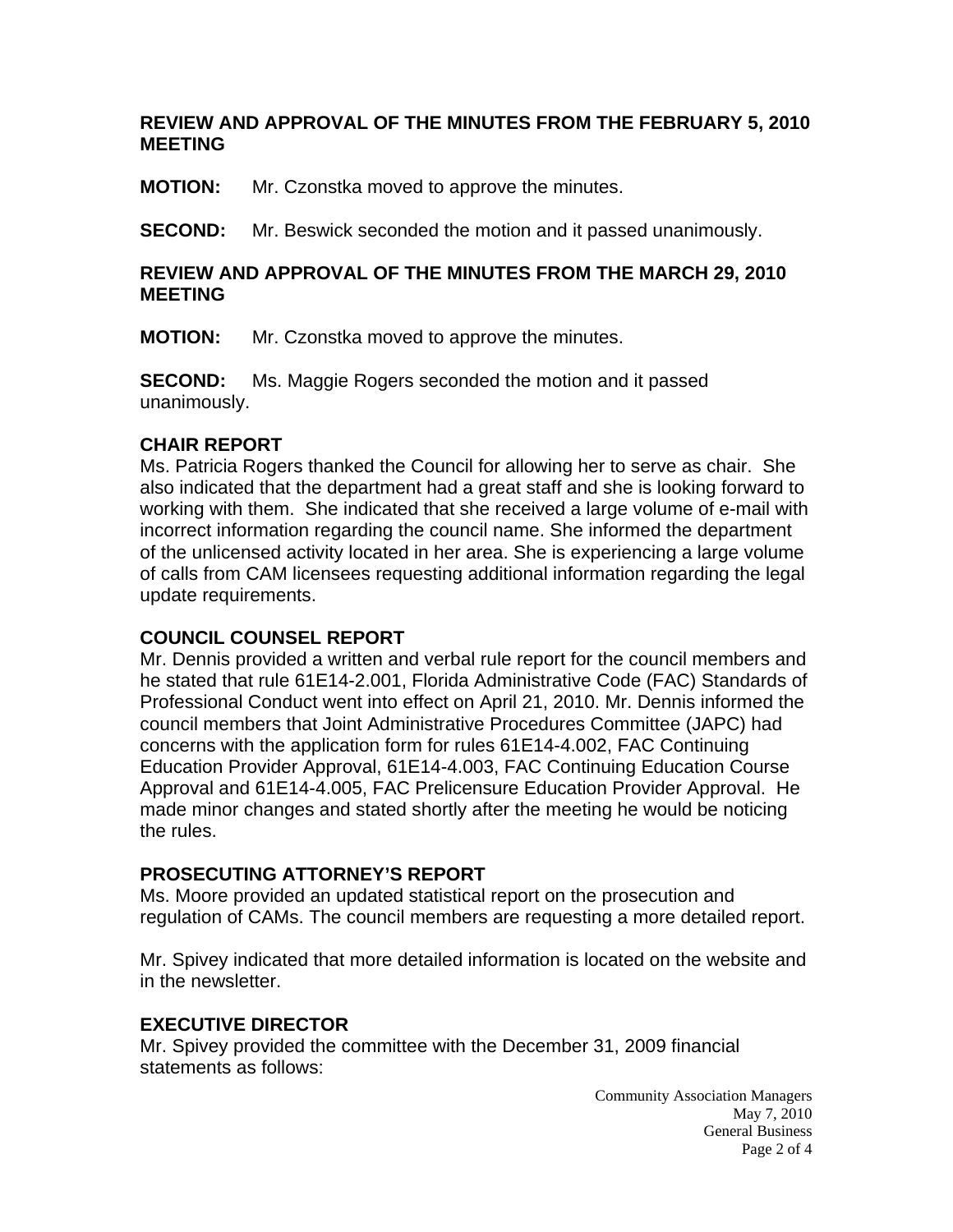Operating Account - \$454,419 Unlicensed Activity Account - \$67,323

Mr. Spivey informed the council members that he will provide more detailed information on fines at the next meeting.

## **COUNCIL INFORMATION NBC-CAM ~ Dawn Bauman**

Ms. Bauman provided the council with a power point presentation on the national CAM examination. Mr. Ashoo informed the council of the Florida requirement and after a short discussion the members decided to support the Florida requirement. It was indicated that the council would not be voting on the matter at this meeting.

**MOTION:** Mr. Brennan made a motion to *"do not consider this exam."*

**SECOND:** Ms. Maggie Rogers seconded.

Ms. Patricia Rogers called for a roll call vote and the motion failed.

Mr. Dennis intervened with the voting and indicated to the council that the presentation is for information only and there is no need for a vote.

**MOTION:** Mr. Czonstka made a motion to table until the next meeting.

**SECOND:** motion failed.

## **ROLL CALL MOTION:**

Ms. Patricia Rogers-yes, Ms. Moran-absence, Mr. Beswick-yes, Mr. Czonstkayes, Ms Maggie Rogers- no, Ms. Warren and Mr. Brennan unable to hear their vote due to cross talking.

### **PRESENTATION BY DIVISION OF CONDOMINIUMS, TIMESHARE & MOBILE HOMES**

Mr. Cochran provided a power point presentation on what Condominiums do and how it interacts with CAMs. He also gave the Council a handout that included a CD, laws and rules, map of the regional office, local and toll free telephone number.

## **PRIVATIZATION CONSIDERATION**

Mr. Wilson provided the Council with a power point presentation regarding the department improvements.

# **PUBLIC ACCESS TO CAM RECORDS**

Community Association Managers May 7, 2010 General Business Page 3 of 4